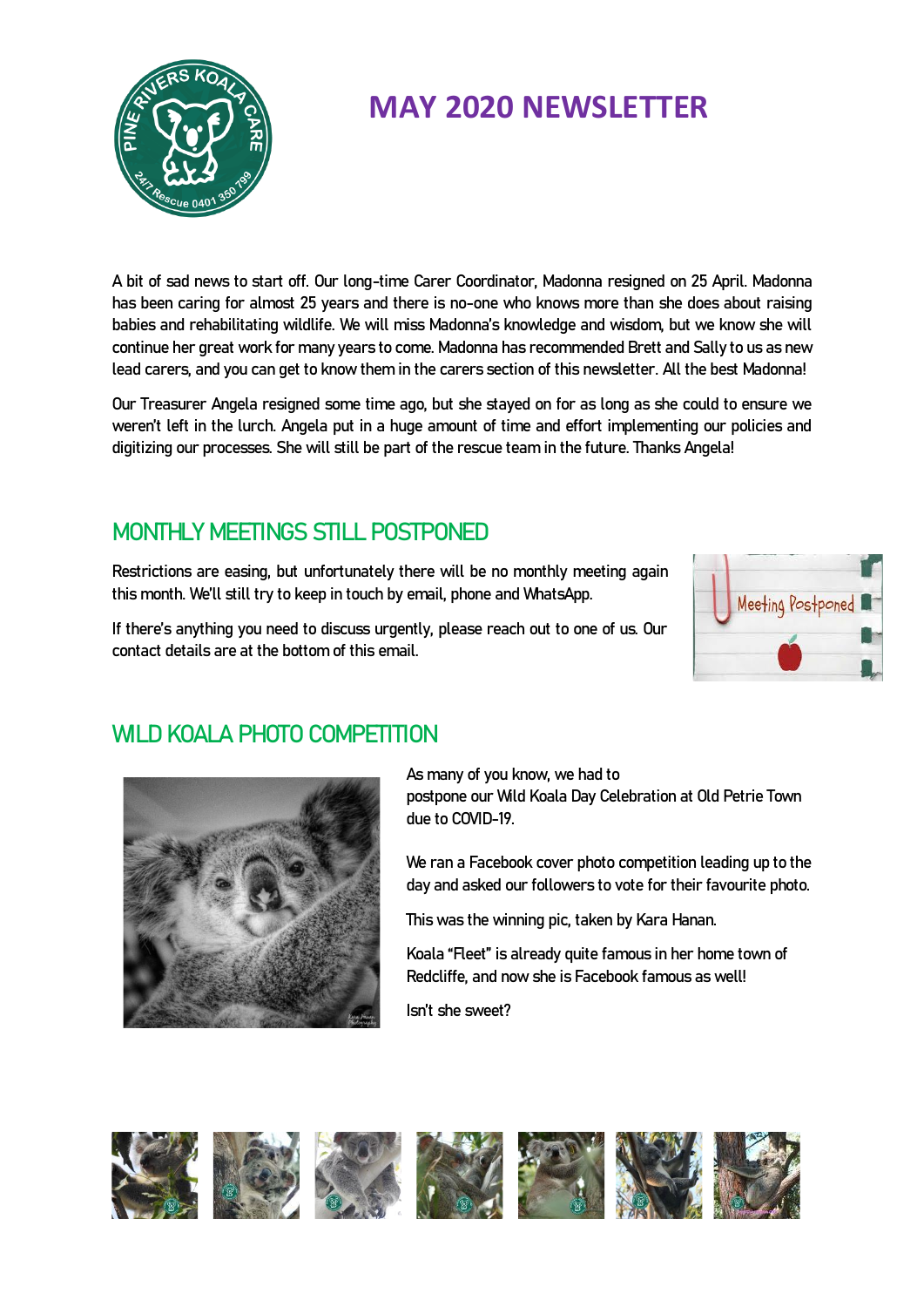# RESCUE NEWS

#### MEET BRITTANY!

Hey team! I'm Brittany and I'm the new Rescue Coordinator. For the past 12 years I have been a vet nurse in emergency and critical care for wildlife, domestic and farm animals. I have worked in many aspects of domestic animal care, from owning my own mobile grooming business for dogs, cats and horses to running a training organisation for horses and dogs, to fostering and rehabilitating pregnant dogs and cats to get them ready for adoption. Before moving to Australia I worked with a number of different organisations to rehabilitate and release Canadian wildlife. WIRES was the group I worked with before moving to Queensland, where I cared for and rescued all wildlife and specialized in macropods and koalas. I've dived in head first to lots of aspects of wildlife since joining PRKCAI and I'm excited to see how we can grow! I'm looking forward to getting to know more of you soon.



#### RESCUE KIT AND HANDOVER



It is more important than ever that rescuers clean and disinfect all cages, towels, poles and nets after each rescue and before handing the kit over to the rescuer on the next shift.

Having said that, because we were fortunate enough to receive such a large donation from The Breakfast Creek Hotel, we have been able to order enough equipment for 6 full kits. Stay tuned for more news on this!

#### TRIPLET RINGTAIL POSSUMS RESCUED

These little ringtail triplets were rescued last week after their mum was hit and killed by a car. Thankfully the babies were all uninjured, and after a quick vet check, they were transported to a carer who will look after them until they are old enough to be released.

If you have a news story you want to share, please email [vicepresident@prkoalacare.com.au](mailto:vicepresident@prkoalacare.com.au)



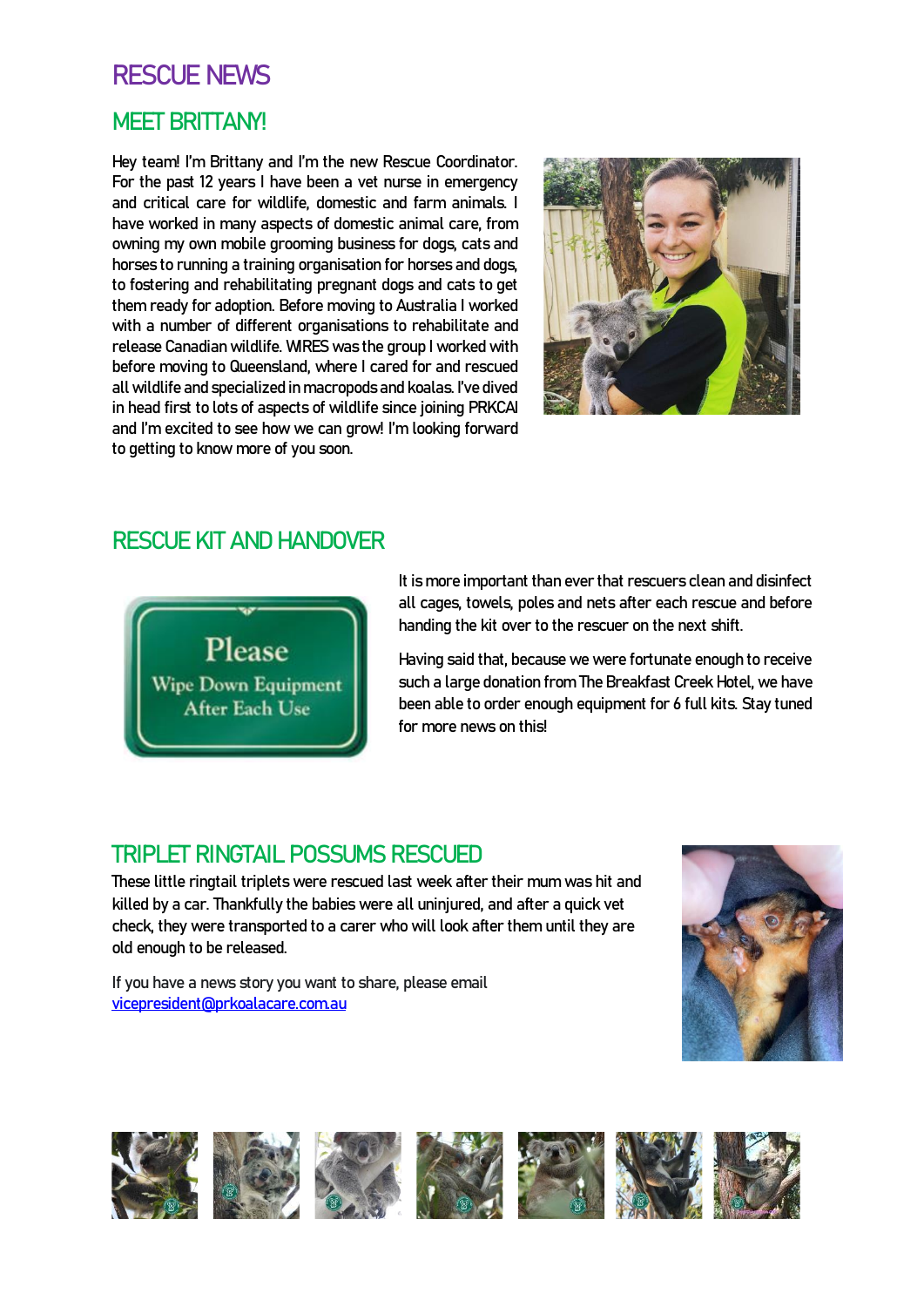#### RESCUE STATISTICS

| <b>JANUARY 2020</b>     |                | <b>FEBRUARY 2020</b>        |                | <b>MARCH 2020</b>           |                |
|-------------------------|----------------|-----------------------------|----------------|-----------------------------|----------------|
| Kilometres Travelled:   | 813            | Kilometres Travelled:       | 1697           | Kilometres Travelled:       | 1403           |
| <b>Koala Calls</b>      | 53             | <b>Koala Calls</b>          | 36             | <b>Koala Calls</b>          | 42             |
| Sighting / Healthy      | 41             | Sighting / Healthy          | 29             | Sighting / Healthy          | 33             |
| <b>Advice Given</b>     | $\mathbf{1}$   | <b>Advice Given</b>         | $\mathbf{1}$   | <b>Advice Given</b>         | $\Omega$       |
| <b>Hospital Visit</b>   | 6              | <b>Hospital Visit</b>       | 3              | <b>Hospital Visit</b>       | 6              |
| Passed onto             | 3              | Passed onto                 | $\overline{2}$ | Passed onto                 | $\overline{2}$ |
| Catch & Release         | $\overline{2}$ | Catch & Release             | $\Omega$       | Catch & Release             | $\Omega$       |
|                         |                | <b>Unable to Locate</b>     | $\mathbf{1}$   | Other                       | 1              |
| Other Wildlife Calls 73 |                | <b>Other Wildlife Calls</b> | 58             | <b>Other Wildlife Calls</b> | 80             |
|                         |                |                             |                |                             |                |
| <b>Bat</b>              | $\overline{2}$ | <b>Bat</b>                  | $\mathbf{1}$   | <b>Bat</b>                  | $\mathbf{1}$   |
| <b>Bird</b>             | 33             | <b>Bird</b>                 | 19             | <b>Bird</b>                 | 34             |
| Echidna                 | $\mathbf{1}$   | Echidna                     | 0              | Echidna                     | $\overline{2}$ |
| Macropod                | $\overline{2}$ | Macropod                    | 6              | Macropod                    | 6              |
| Possum / Glider         | 30             | Possum / Glider             | 28             | Possum / Glider             | 34             |
| Reptile                 | 4              | Reptile                     | $\overline{2}$ | Reptile                     | 3              |
|                         |                | Other                       | 2              | Other                       | 0              |

### MEET LOUIE FROM JOYNER

This cheeky fellow is Louie.

Louie was rescued by Moreton Bay Koala Rescue about a year ago after being hit by a car while crossing the road. He made a quick recovery and was soon released, only to find himself on the side of a busy road again just a few months later. This time he was rescued by Pine Rivers Koala Care, and luckily he had no injuries, and was released onto a private property in Joyner the next day.

Louie lives by his own rules. He sometimes returns to the property, but mostly he chooses to live on the side of busy roads in Joyner and Bray Park, and is still regularly spotted



by locals darting across the road to his favourite tree – or his favourite lady. Our urban koalas are precious. Please slow down when you're out on the roads, especially now breeding season is here. Give Louie a wave if you see him in your travels!

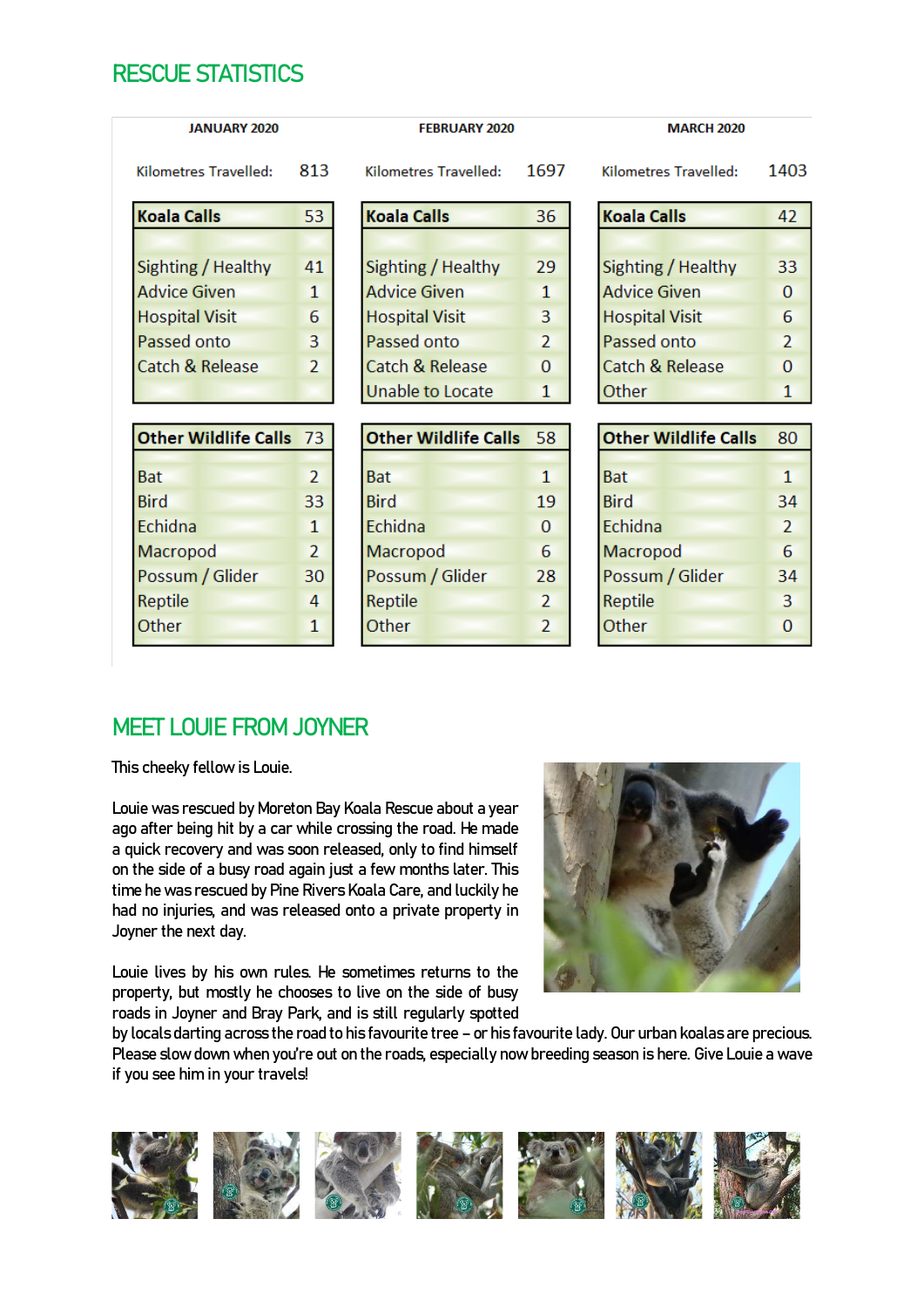# CARER NEWS MEET BRETT AND SALLY!



Hi, my name is Brett and I'm one of the Lead Carers. I have been caring for wildlife for 14 years down in the Redlands and started up here when I moved in with my partner Sally. In the past I have worked with Sea Shepherd Australia/Global and been placed on campaigns in Japan and Costa Rica. For a while I ran the wildlife ambulance with a team of volunteers in the Redlands, so animals have been a centre point of my life for over a decade. I'm now

working as a chef close to home but wildlife caring will always be my passion. It all started with a kookaburra, so I have a soft spot for the Australian Icon. I hope to talk to more of you soon.

Hi there! My name is Sally, and I'm one of the Lead Carers. Brett and I are partners and started off rescuing farm animals together. Once we were at capacity, we decided to branch out into wildlife caring. Luckily for me, Brett has extensive experience so while I was thrown head first into the deep end, I had a mentor by my side every step of the way. I've had 10 years working professionally in many aspects of animal care, including zoo keeping, dog training, dog grooming, and most recently managing 70+ animals and all volunteer workers at an animal sanctuary. As



a team Brett and I care for most common species of wildlife, with my personal favourite being Swamp Wallabies. I look forward to getting to know everyone better and growing a strong team of passionate carers!

# WILDLIFE REHABILITATION PERMITS – DO YOU HAVE A COPY?

Thank you to all the carers who have responded to requests for information. If you are a registered carer with Pine Rivers Koala Care you must be able to produce the permit at any time. If you don't have a copy of the current permit, please email Brett and Sally on **carer@prkoalacare.com.au** to request one.

This is a timely reminder that as a carer, it is your responsibility to advise the Carer Coordinator of any wildlife you receive into care, and how many animals you are caring for at any given time. The fines for non-compliance are substantial – up to \$9,000. Our carers are so vital to our organisation (we wouldn't exist with you!) and we want to help you help us to do the right thing.

are audited and cannot produce the permit.

| Koalas       | 5  |
|--------------|----|
| Macropods    | 8  |
| Possums      | 74 |
| <b>Birds</b> | 26 |
|              |    |

The Department of Environment and Science has started conducting audits on Wildlife Carers who hold multiple permits. If you are not a current member AND a registered carer with Pine Rivers Koala Care, and we don't know which animals you have in care, you are not covered under our permit. The DES has advised us that they will remove wildlife from your care if you